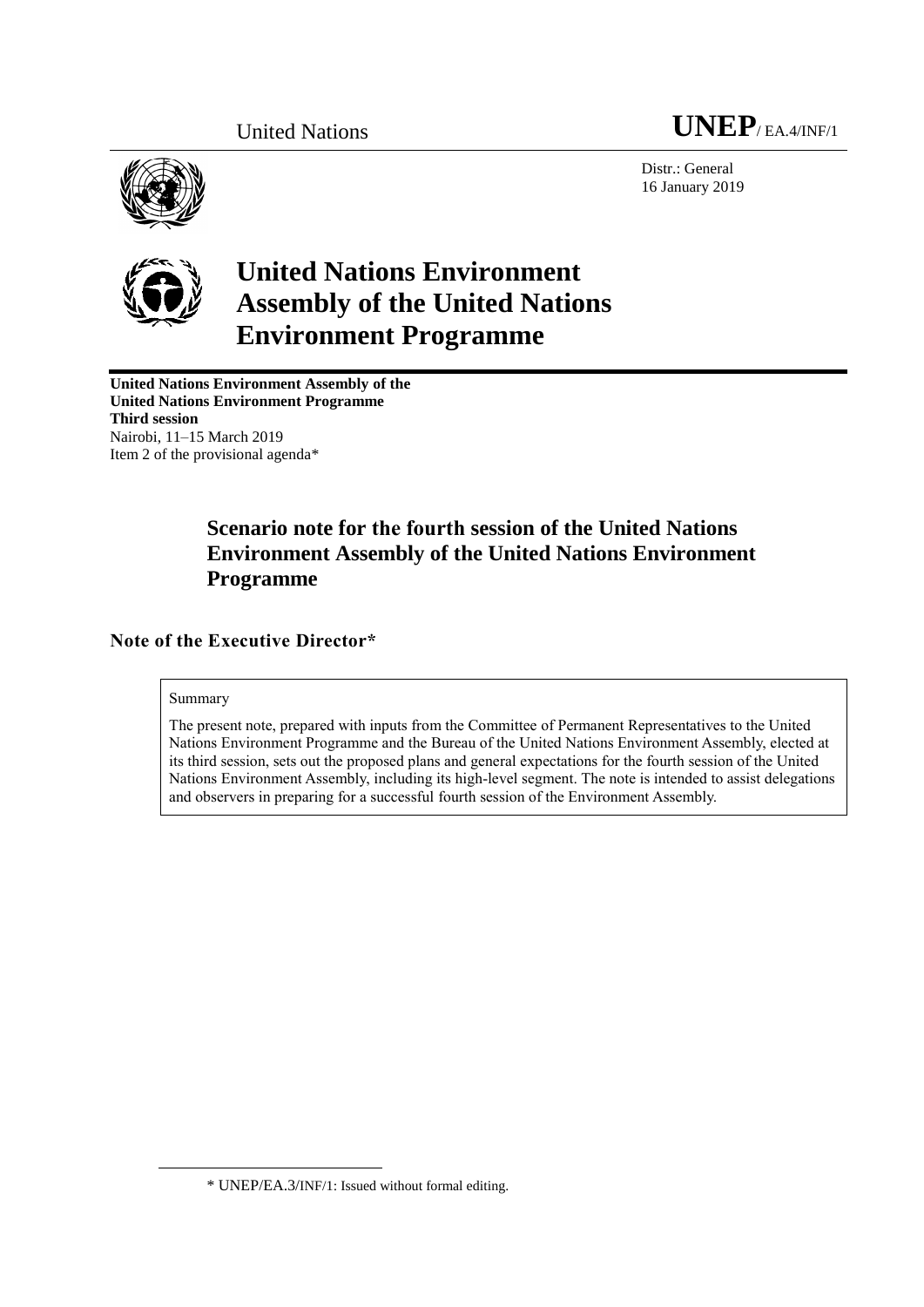## **I. Dates and duration**

- 1. The fourth session of the UN Environment Assembly will open at 10:00 a.m. on Monday, 11 March 2019. The Assembly will address the theme, "Innovative Solutions for environmental challenges and sustainable consumption & production". The duration of the session will be five days. The session is expected to conclude at 6:00 p.m. on Friday, 15 March 2019.
- 2. The Assembly will be preceded by a preparatory meeting of the Open-ended Committee of Permanent Representatives from Monday 4 March 2019 to Friday, 8 March 2019 (see also Section II, "Preparation of the Session").
- 3. Meeting rooms will be allocated, upon request, to regional and political groups to facilitate their consultations, as necessary, on Sunday, 10 March, as well as outside the official hours of the plenary meetings of the UN Environment Assembly (10:00 a.m. to 1:00 p.m. and 3:00 p.m. to 6:00 p.m., Monday to Friday) through Ms. Nadya Omar (Nadya.omar@un.org).
- 4. Journalists and media representatives will have a specific space in which to conduct interviews and other reporting activities. Journalists will be granted access to the open sessions, the high-level segment, side events and the multi-stakeholder dialogue.
- 5. The proceedings of the plenary meetings of the fourth session of the UN Environment Assembly, including the high-level segment, will be webcast on the internet to make it accessible to the broader public.
- 6. Detailed information on the fourth session, including with regard to documents and calendar of meetings and events is available at the official UN Environment Assembly website: [http://web.unep.org/environmentassembly/,](http://www.unep.org/environmentassembly/) as well as at a Mobile Event App that will run on both the IOS and Android platforms.
- 7. A Meeting Notification by the Executive Director was made available to Member States with detailed information on registration for all participants and the process for submission of Member States' credentials. The notification is available in all official languages at the Assembly website http://web.unep.org/environmentassembly/documents/official-documents
- 8. All plenary meetings of the Assembly will be conducted with interpretation services for all six official UN languages. Background documentation for the Assembly as well as in-session and post-session documents, including draft resolutions, will be made available electronically through the Assembly website and through a dedicated online resolutions platform.

## **II. Preparation for the Session**

9. Pursuant to the mandate given by Governing Council decision 27/2, the Committee of Permanent Representatives is engaged in the preparatory work for the fourth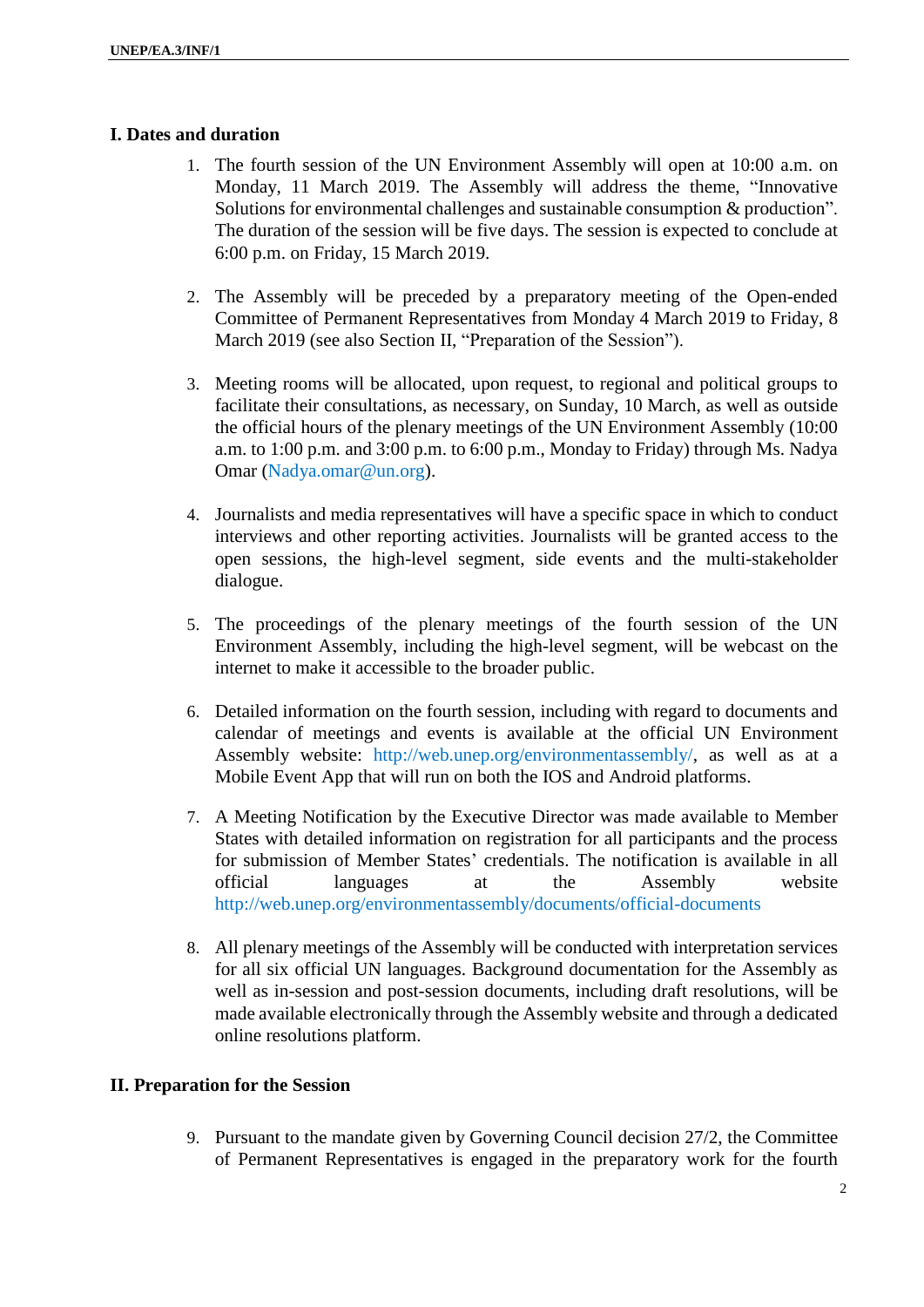session of the Environment Assembly. Preparations included the Fifth Annual subcommittee meeting of the Committee, which was held from 22 to 26 October 2018, and the fourth Open-ended meeting of the Committee, taking place from 4 March to 8 March 2019.

- 10. Preparations for the Open-ended meeting of the Committee have been undertaken by the Committee Bureau, in consultation with the UN Environment Assembly Bureau, including through regular joint meetings of two bureaux.
- 11. At the first plenary meeting of the UN Environment Assembly on Monday, 11 March 2019, the Chair of the Committee of Permanent Representatives will report to the Assembly on the work of the Committee, including with regard to the outcomes of the fourth Open Ended Meeting of the Committee. All documentation pertaining to the Committee of Permanent Representatives is available at the following link <https://www.unenvironment.org/cpr>

## **III. Adoption of the agenda and organization of work of the United Nations Environment Assembly**

- 12. The fourth session of the UN Environment Assembly will be opened by H.E. Mr. Siim Kiisler, Minister of Environment, Estonia and President of the Assembly. At the first plenary meeting, the Assembly will hear opening statements by the President of the Assembly, the Executive Director of the UN Environment Programme, a representative from the government of the host country, Kenya.
- 13. The opening statements will be pursued by adoption of the Assembly's provisional agenda (UNEP/EA.4/1), which has been prepared in consultation with the Bureaux of the Environment Assembly and of the Committee of Permanent Representatives. An annotated provisional agenda (UNEP/EA.4/1Add.1) is also available in all official languages in the following website <http://web.unep.org/environmentassembly/documents/official-documents>
- 14. Following the adoption of the agenda, the President of the Assembly will invite Member States to consider the Assembly's organization of work.
- 15. Pursuant to rule 60 of the Rules of procedure, and on the basis of the report from the Chair of the Committee of Permanent Representatives, the Assembly may establish sessional committees, including a Committee of the Whole, to discuss substantive reports of the Executive Director and draft resolutions and decisions prepared in advance of the Assembly, and to consider other matters of importance. The Assembly may also establish other groups, such as a group of Friends of the President, as required.
- 16. On the basis of a report by the Chair of the Committee of Permanent Representatives, the Assembly may take early action on draft resolutions and decisions at its first plenary meeting.

## **VI. Credentials Committee**

17. In accordance with rule 17 of the Rules of procedure, the credentials of representatives should be submitted to the Executive Director prior to the first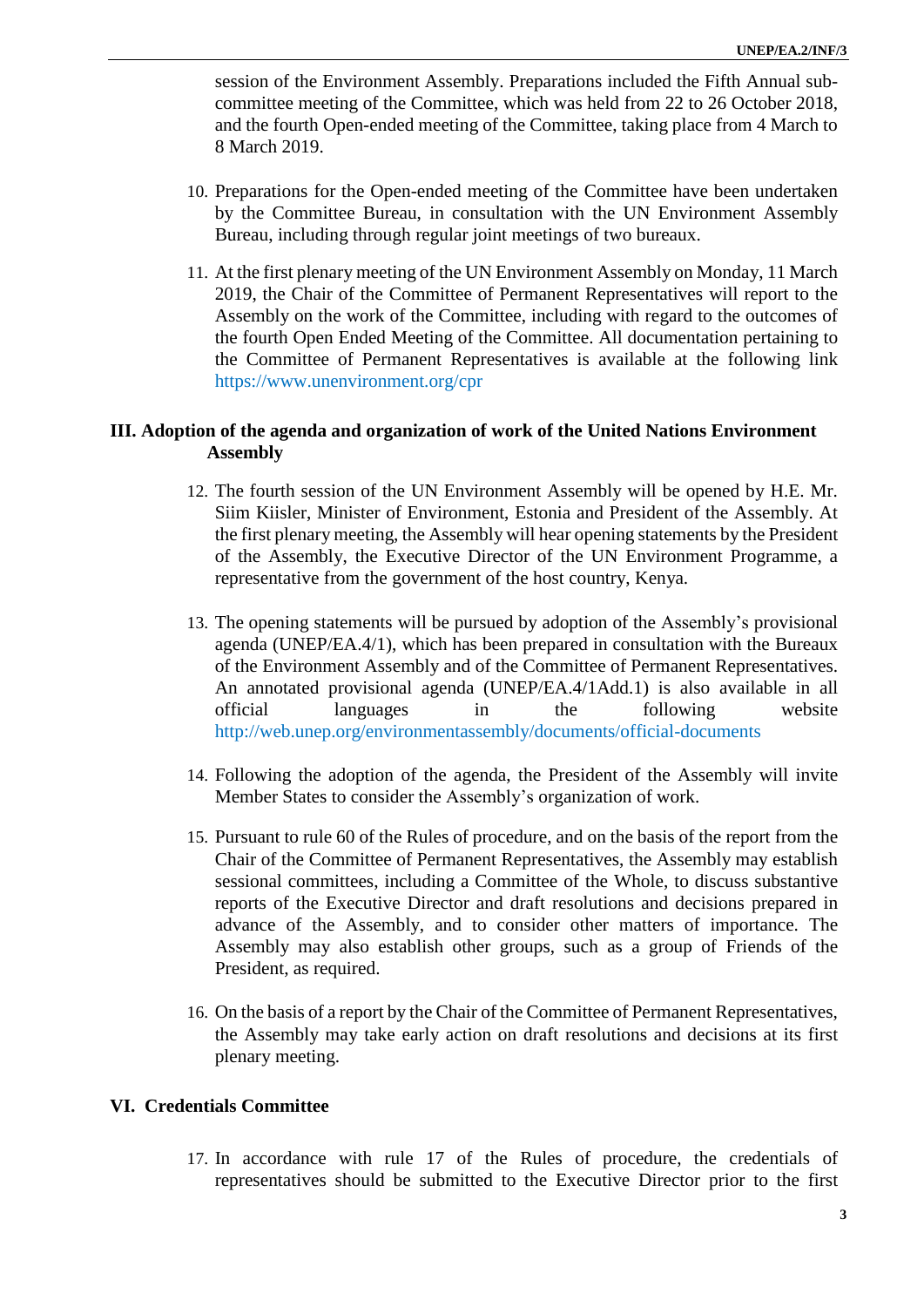meeting of the session. Member States are invited to submit a copy of the credentials through the registration portal (https://reg.unog.ch/event/26989/), signed by the Head of State or Government, or by the Minister for Foreign Affairs, preferably by Monday, 25 February 2019, two weeks ahead of the first plenary meeting of the Assembly, and to submit the original upon arrival at the meeting registration desk at the United Nations Office at Nairobi.

18. The Bureau of the UN Environment Assembly will serve as the Credentials Committee and will present itsreport under agenda item 3 to the plenary of the fourth session of the Environment Assembly.

## **VII. Committee of the Whole**

- 19. The Committee of the Whole is expected to conduct its work under provisional agenda items 5 (International environmental policy and governance), 6 (Programme of work and budget, and other administrative and budgetary issues) and 10 (Provisional agenda and date of the fifth session of the UN Environment Assembly) commencing on the afternoon of Monday, 11 March, after the first meeting of the Plenary of the Assembly held in the morning of the same day and concluding on Wednesday, 13 March. The Committee is expected to report to the Assembly at its closing plenary session on Friday, 15 March 2019. The plenary meetings of the Committee will be conducted with interpretation services for all six official UN languages.
- 20. Pursuant to rule 62 of the Rules of procedure, the Assembly will elect a Chair and a Rapporteur of the Committee of the Whole, on the basis of a recommendation by the Bureaux of the Environment Assembly and of the Committee of Permanent Representatives.
- 21. To facilitate the work of the Committee, the Chair may propose that Member States take note of the information provided by the Executive Director under agenda items 5, 6 and 10 of the provisional agenda. All relevant reports pertaining to these agenda items are made available online, including through a dedicated resolution platform.
- 22. To ensure timely delivery of the work of the Committee of the Whole, the Committee may, if necessary, establish a limited number of drafting groups, with the aim to find agreement on any outstanding draft resolutions and decisions.
- 23. Pursuant to rule 70 of the Rules of procedure, Major Groups and Stakeholders will be allocated seats to observe the proceedings of the Committee of the Whole and may be invited to make interventions as appropriate, subject to permission granted by the Chair of the Committee.
- 24. At its plenary meeting on Wednesday 13 March 2019, the Committee of the Whole is expected to consider the conclusions from relevant working groups or other working parties, and where possible to approve draft resolutions or decisions for submission to the final plenary meeting of the Assembly on 15 March 2019.
- 25. The Committee of the Whole is expected to adopt a report for submission to the plenary of the Assembly.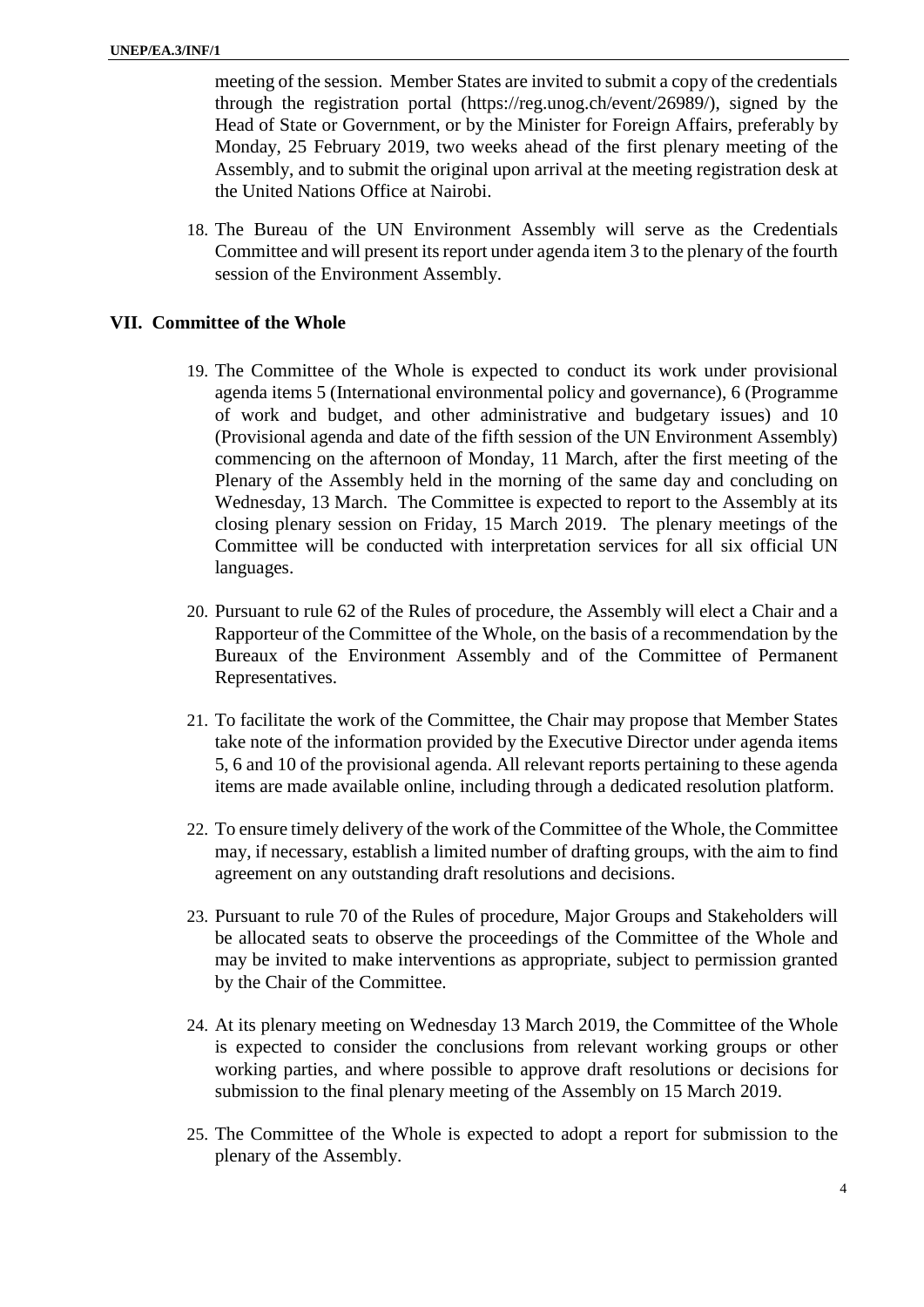#### **VIII. High-level segment**

- 26. Pursuant to decision 27/2, paragraph 5, the Environment Assembly will hold a highlevel segment on Thursday and Friday, 14 and 15 March 2019. It will include sessions for national statements as well as Leadership Dialogues, which will focus on the theme of the Assembly, "Innovative Solutions for environmental challenges and sustainable consumption and production". In accordance with paragraph 5e of the decision, the high-level Segment will also include a multi-stakeholder dialogue.
- 27. Agenda items 7 (Stakeholder engagement), 8 (Contributions to meetings of the highlevel political forum on sustainable development), 9 (High-level segment), 11 (Adoption of the outcomes of the session), 12 (Election of officers), 13 (Other matters) and 14 (Adoption of the report) will be considered during the High-Level Segment.

#### **Opening Ceremony of the high-level segment**

- 28. The opening ceremony plenary of the high-level segment will begin on Thursday 14 March 2019 at 11:00 am. It will consist of statements from the President of the Environment Assembly, the Executive Director and a high-level representative of the Government of the host country Kenya. The opening plenary will be immediately followed by national statements from dignitaries representing Member States and international organizations followed by statements by Ministers of the Environment. (see below).
- 29. In the statement to the high-level segment of the Assembly, the Executive Director will highlight major policy matters and introduce the report on the theme of the Assembly, "Innovative Solutions for environmental challenges and sustainable consumption & production."

#### **National Statements**

30. The national statements under the theme of the Assembly, "Innovative Solutions for environmental challenges and sustainable consumption and production", will take place on Wednesday 13, Thursday 14 and Friday 15 March 2019. Statements will be open to representatives of member States and, in accordance with rules 68, 69 and 70 of the Rules of procedure of the Assembly, to representatives of States not members of the Assembly, including Specialized Agencies, United Nations bodies, other intergovernmental organizations and observers of international nongovernmental organizations through the Major Groups and Stakeholders. Chairs of Regional Ministerial Fora that wish to address the Assembly will also be given the opportunity to do so. Although the high-level segment formally begins on 14 March, Heads of Delegation who arrive early will have the opportunity, to deliver their national statement already on 13 March 2019. Delegations are invited to inscribe through Mr. Yannis Derbali [\(yannis.derbali@un.org\)](mailto:yannis.derbali@un.org).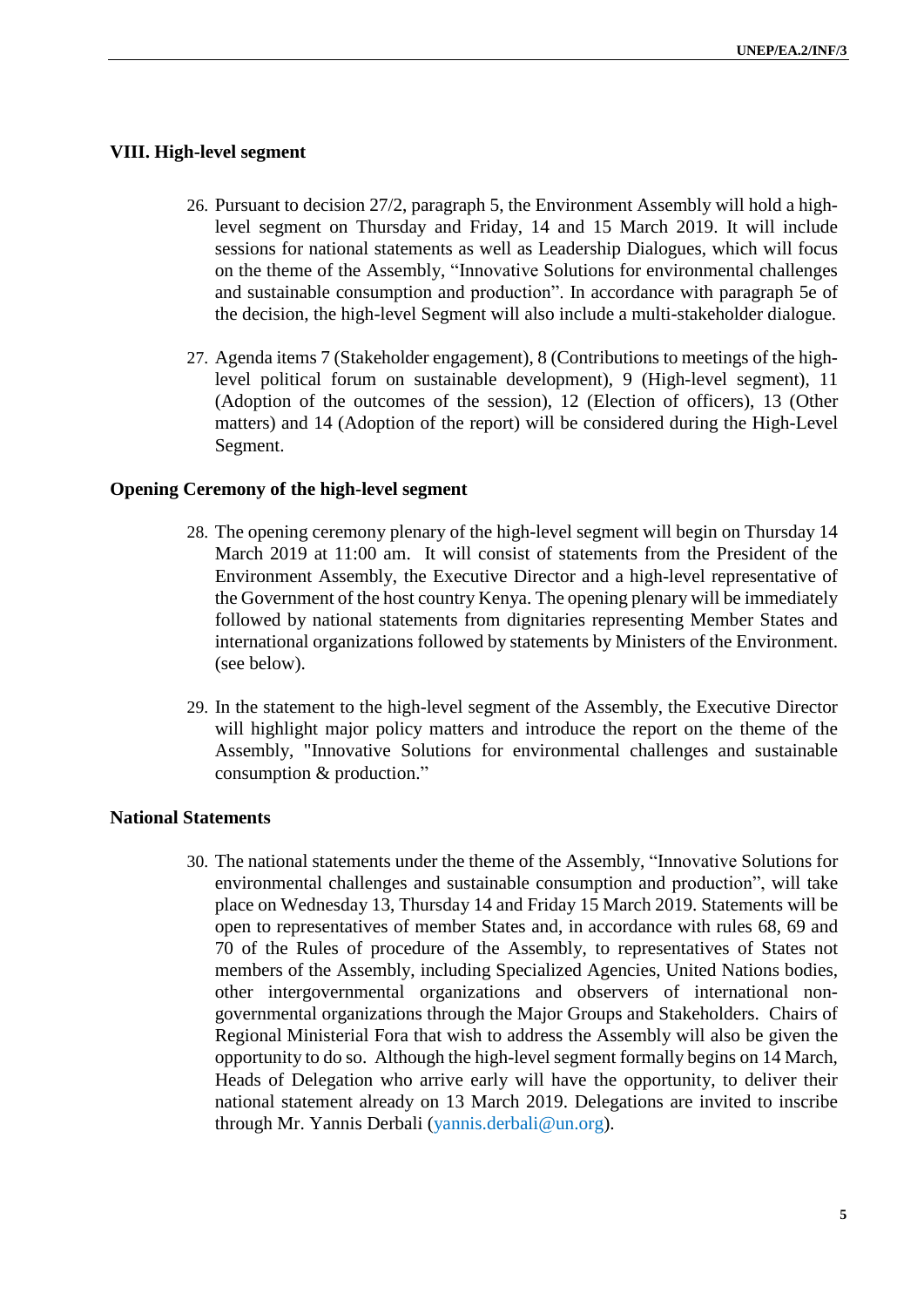- 31. Heads of delegations will have the opportunity to continue making national statements immediately after the opening plenary of the High-Level Segment on 14 March 2019. These statements will take place in parallel to the leadership dialogues.
- 32. The list of speakers for the national statements will be prepared by the Secretariat in accordance with rule 35 of the Rules of procedure, taking into account the practices of the General Assembly. Attending Heads of State and/or Government as well as Heads of Royal Houses shall be accorded precedence.
- 33. Delegations are invited to inscribe on a list of speakers in advance of the Assembly. In doing so, they are also invited to indicate the preferred day of delivery of the statement, and the level of the representative who will deliver the statement. The list will remain open until Thursday 28 February 2019 and will be made available to all Member States by Friday 1 March 2019.
- 34. In accordance with rule 38, and to allow maximum participation of delegations, the President of the Assembly will recommend a time limit for statements amounting to three minutes per delegation, and exceptionally six minutes to representatives speaking on behalf of regional and political groups. Statements can be made in any of the six official languages of the United Nations.
- 35. Statements will be delivered from a lectern in Conference Room 2. They will be webcast, recorded and published on the official website of the Assembly. Prerecorded as well as full written statements submitted by delegations will be made available electronically on the meeting website and referenced in the proceedings of the meeting.

## **Leadership Dialogues**

- 36. Following the official opening plenary of the High-Level Segment, three consecutive Leadership Dialogues will be held on Thursday 14 March  $(4.00 - 5.30)$  p.m.) and Friday 15 March (10.00-11.30 a.m. and 11.30 a.m. – 1.00 p.m.) in Conference Room 2, under the following themes: (i) Environmental challenges related to poverty and natural resources management, including sustainable food systems, food security and halting biodiversity loss (ii) Life-cycle approaches to resource efficiency, energy, chemicals and waste management and; (iii) Innovative sustainable business development at a time of rapid technological change.
- 37. Each dialogue will last about 90 minutes and will be organized as a high-level, interactive and moderated session. The meetings will be open to representatives of Member States and, in accordance with rules 68, 69 and 70 of the Rules of procedure of the Assembly, to representatives of States not members of the Assembly, Specialized Agencies, United Nations bodies, other intergovernmental organizations and Major Groups and Stakeholders. The Leadership Dialogues will be conducted with interpretation services for all six official UN languages, and they will be webcast.
- 38. The Secretariat will invite experienced moderators with prior experience in the field to conduct the sessions. Moderators will conduct the session from the floor. The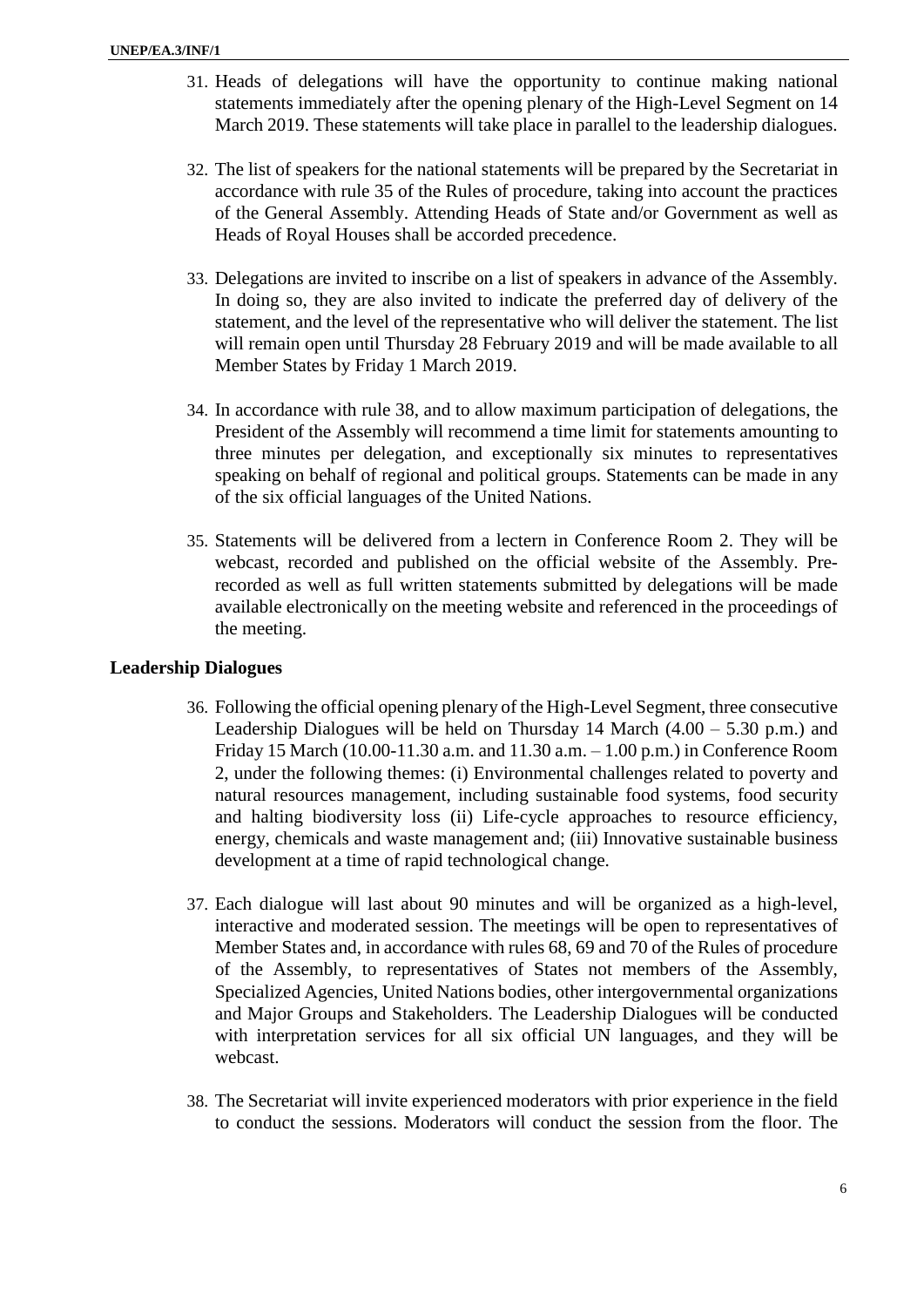Dialogues will open with one or more short presentation(s) with the aim to introduce the theme of the dialogue to the audience.

- 39. Due to the limited time available and the call for interactive dialogues, there will be no list of speakers for the dialogues, and no formal panel discussions. Ministers and high-level participants are encouraged to signal their intention to intervene to the moderator before given the floor. The moderator will discourage formal statements, in order to promote an interactive dialogue.
- 40. The main outcomes and key messages from the Leadership Dialogues will be compiled by the Secretariat and presented in plenary on the afternoon of Friday 15 March 2019. Which will also contribute to agenda items 8 and 9.
- 41. The background document for each theme of the leadership dialogues is available in all official languages at the following website [http://web.unep.org/environmentassembly/theme-fourth-session-un-environment](http://web.unep.org/environmentassembly/theme-fourth-session-un-environment-assembly)[assembly](http://web.unep.org/environmentassembly/theme-fourth-session-un-environment-assembly) . Any question regarding the organization of the leadership dialogue including for those delegations wishing to signal the intention a Minister of the Environment to participate in a preferred dialogue can be addressed to Mr. Alberto Pacheco [\(Alberto.Pacheco@un.org\)](mailto:Alberto.Pacheco@un.org).

#### **Multi-Stakeholder Dialogue**

- 42. In pursuant of agenda item 7, on Thursday 14 March 2019 from 4:30 p.m. to 6:00 p.m., a Multi-Stakeholder Dialogue will be organized under the theme "Innovative solutions for Sustainable Consumption". The dialogue will provide an opportunity for Major Groups and Stakeholders to engage in a dialogue with Government, present and discuss innovative solutions to achieve more sustainable consumption patterns, and share views and experiences relevant to the theme of the Assembly. It will also build on and complement the discussions in the Leadership Dialogues. The Multi-Stakeholder Dialogue will be conducted with interpretation services for all six official UN languages, and it will be webcast.
- 43. The Multi-Stakeholder Dialogue will be held as an interactive meeting. The dialogue will include a brief panel discussion in which participants drawn from nongovernmental and governmental backgrounds will share their experiences and recommendations relating to the selected theme. Through their stories and messages, participants will help to foster a constructive dialogue and bring the theme of the Environment Assembly closer to the reality of people on the ground.
- 44. A background note on the Multi-stakeholder Dialogue, including guiding questions and names of the moderators and panellists will be distributed at least 4 weeks ahead of the Assembly. Any question regarding the organization of the multi-stakeholder dialogue including for those delegations wishing to signal the intention a Minister of the Environment to participate can be addressed to Mr. Alexander Juras [\(Alexander.Juras@un.org\)](mailto:Alexander.Juras@un.org).

#### **Wrap-up Plenary Session**

45. A wrap-up plenary session will be held from 3:00 p.m. to 4:30 p.m. on 15 March 2019. It is expected to consider key messages of the Leadership Dialogues and Multi-Stakeholders' Dialogue and other selected events linked to the Assembly. The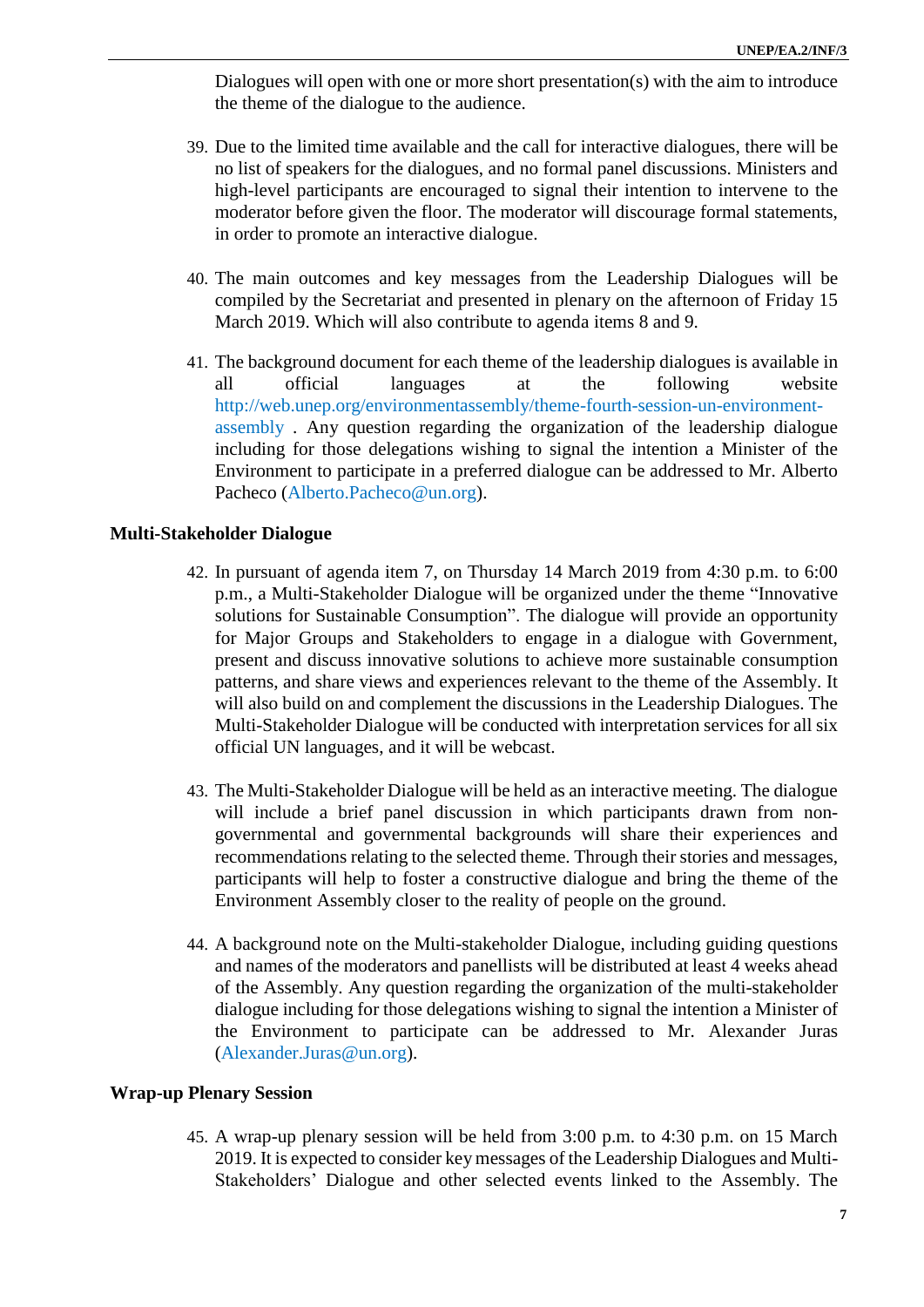Ministerial outcome document of the high-level segment, integrating key messages from Ministers of Environment, will be presented by the President of the Assembly for consideration. It will also conclude consideration of agenda items 7 (Stakeholder engagement), 8 (Contributions to meetings of the high-level political forum on sustainable development), 9 (High-level segment).

## **Closing plenary**

46. In pursuant of agenda items 11-14, the closing plenary session will be held from 4:30 p.m. to 6:00 p.m. on Friday 15 March, with the aim of considering the report of the Committee of the Whole adoption of outstanding draft resolutions and decisions as well as the Ministerial outcome document.

#### **Election of the Bureau of the UN Environment Assembly**

- 47. Pursuant to Governing Council decision 27/2, paragraph 6, the Bureau of the governing body of UN Environment Program will be "composed of 10 members to reflect the universality of the governing body, in accordance with equitable geographical distribution, and will perform the functions as set out in the Rules of procedure of the governing body." In line with UN Environment Assembly Decision 1/1, "each of the five regions shall be represented by two members in the 10-member Bureau of UN Environment Assembly."
- 48. Pursuant to rule 18 of the Rules of procedure, the fourth session of the Environment Assembly will, in accordance with the principle of regional rotation), elect the following officers of the Bureau during its final plenary meeting to be held on Friday 15 March: a President nominated by the Western Europe and Others Group, eight Vice-Presidents and a Rapporteur nominated by the African Group.
- 49. Given the critical role played by the UN Environment Assembly Bureau in the conduct of business, it is important for the regional groups to nominate officers as early as possible. As soon as the officers have been nominated, the Secretariat will share the information with all Member States.

#### **Dates and Agenda of the Fourth Session of the UN Environment Assembly**

50. At the closing plenary, the Assembly will also consider the provisional agenda and dates for its next session.

#### **IX. Other events associated with the UN Environment Assembly**

- 51. A number of other associated events, including pre-session events, side events, media events and hospitality events will be organized by the UN Environment Programme, Member States and other organizations.
- 52. A meeting of the Global Major Groups and Stakeholders Forum will be held from Thursday 7 to Friday 8 March 2019. Organized by Major Groups and Stakeholders accredited to the UN Environment Programme, this multi-stakeholder Forum is open to the participation of accredited and non-accredited civil society organizations, and